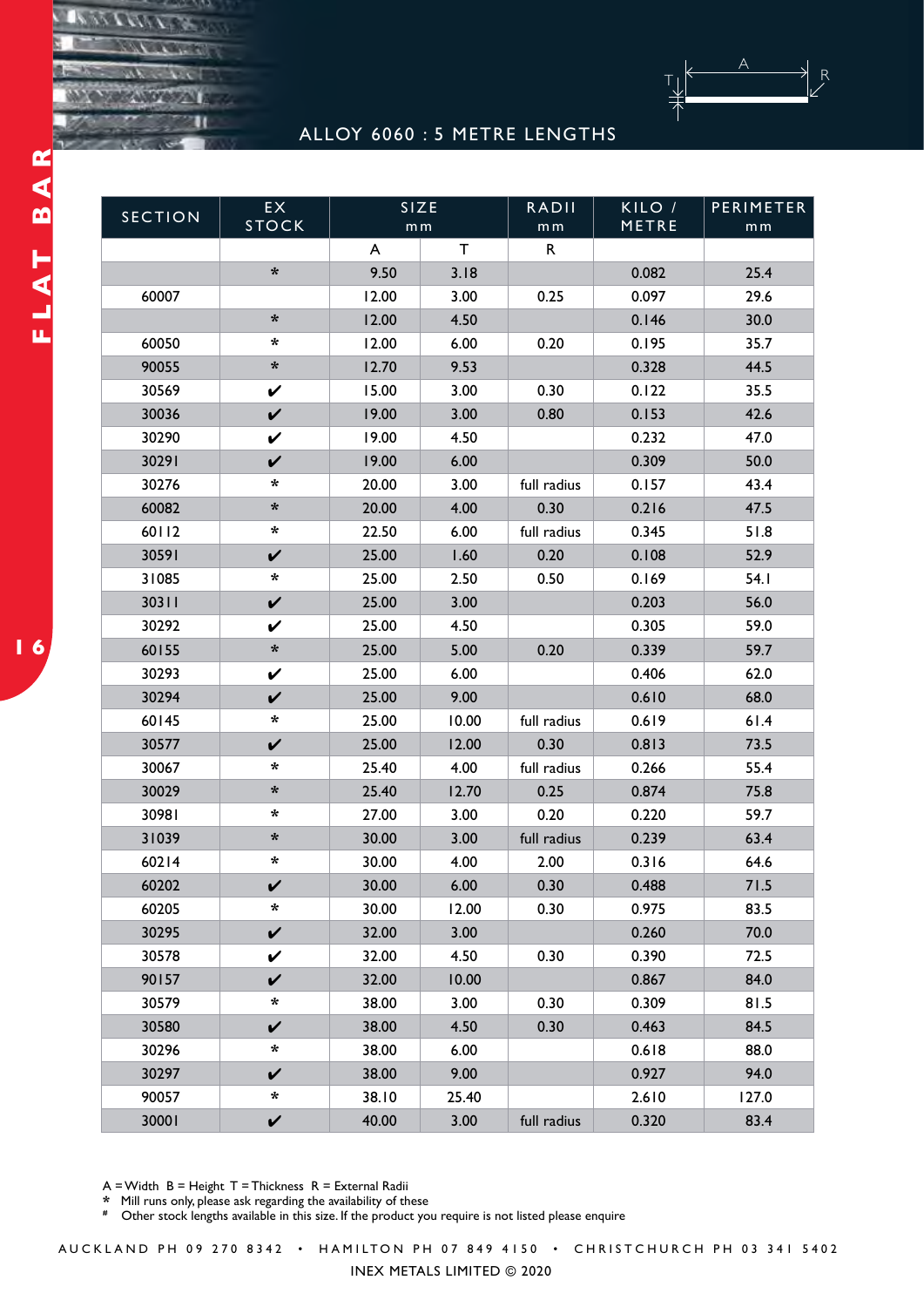

## ALLOY 6060 : 5 METRE LENGTHS

| <b>SECTION</b> | <b>EX STOCK</b>      | SIZE<br>m <sub>m</sub> |              | <b>RADII</b>   | KILO /<br>METRE | <b>PERIMETER</b> |
|----------------|----------------------|------------------------|--------------|----------------|-----------------|------------------|
|                |                      |                        | $\mathsf{T}$ | m <sub>m</sub> |                 | m <sub>m</sub>   |
|                |                      | A                      |              | $\mathsf{R}$   |                 |                  |
| 60040          | $\checkmark$         | 40.00                  | 6.00         | 0.30           | 0.650           | 91.5             |
| 60182          | $\checkmark$         | 40.00                  | 10.00        | 0.30           | 1.084           | 99.5             |
| 90168          | V                    | 40.00                  | 12.00        |                | 1.301           | 104.0            |
| 60063          | *                    | 50.00                  | 1.60         | 0.20           | 0.216           | 102.7            |
| 30581          | V                    | 50.00                  | 3.00         | 0.30           | 0.406           | 105.5            |
| 30298          | $\checkmark$         | 50.00                  | 4.50         |                | 0.610           | 109.0            |
| 30075          | V                    | 50.00                  | 6.00         | 0.25           | 0.813           | 111.6            |
| 90235          | $\checkmark$         | 50.00                  | 8.00         |                | 1.080           | 116.0            |
| 30076          | V                    | 50.00                  | 10.00        | 0.25           | 1.355           | 119.6            |
| 30299          | $\checkmark$         | 50.00                  | 12.00        |                | 1.626           | 124.0            |
| 90038          | V                    | 50.00                  | 20.00        |                | 2.710           | 140.0            |
| 30300          | $\checkmark$         | 50.00                  | 25.00        |                | 3.387           | 150.0            |
| 30099          | $\star$              | 55.00                  | 2.05         |                | 0.306           | 114.1            |
| 60028          | $\mathbf v$          | 60.00                  | 3.00         | 0.50           | 0.487           | 125.1            |
| 60043          | $\ast$               | 60.00                  | 5.00         | full radius    | 0.798           | 125.7            |
| 90049          | $\checkmark$         | 60.00                  | 6.00         |                | 0.972           | 132.0            |
| 30640          | V                    | 60.00                  | 10.00        | 0.30           | 1.626           | 139.5            |
| 30516          | $\checkmark$         | 65.00                  | 6.00         | 0.20           | 1.057           | 141.7            |
| 10727          | $\ast$               | 68.00                  | 3.00         |                | 0.553           | 142.0            |
| 30582          | $\star$              | 70.00                  | 20.00        | 0.30           | 3.794           | 179.5            |
| 60058          | $\ast$               | 74.50                  | 2.50         | 0.30           | 0.505           | 153.5            |
| 60195          | $\boldsymbol{\star}$ | 75.00                  | 2.00         | 0.30           | 0.406           | 154.0            |
| 31114          | $\star$              | 75.00                  | 1.60         | 0.30           | 0.325           | 152.7            |
| 30301          | V                    | 75.00                  | 3.00         |                | 0.610           | 156.0            |
| 30078          | V                    | 75.00                  | 6.00         | 0.25           | 1.219           | 161.6            |
| 30934          | $\ast$               | 75.00                  | 10.00        | 0.25           | 2.032           | 169.6            |
| 30456          | V                    | 75.00                  | 12.00        | 0.30           | 2.439           | 173.5            |
| 30583          | V                    | 75.00                  | 20.00        | 0.30           | 4.065           | 189.5            |
| 60046          | $\star$              | 80.00                  | 1.40         | 0.30           | 0.303           | 162.3            |
| 30772          | *                    | 80.00                  | 1.50         | 0.25           | 0.325           | 162.6            |
| 60044          | $\ast$               | 80.00                  | 6.00         | full radius    | 1.280           | 166.8            |
| 60161          | *                    | 90.00                  | 2.50         | 0.30           | 0.609           | 184.5            |
| 31116          | $\ast$               | 90.00                  | 12.00        | 0.30           | 2.927           | 203.5            |
| 30838          | *                    | 100.00                 | 1.60         | 0.50           | 0.433           | 203.3            |
| 60160          | $\ast$               | 100.00                 | 2.00         | 0.30           | 0.542           | 203.5            |
| 30302          | $\checkmark$         | 100.00                 | 3.00         |                | 0.813           | 206.0            |
| 30518          | V                    | 100.00                 | 5.00         | 0.50           | 1.354           | 209.I            |
| 30077          | $\checkmark$         | 100.00                 | 6.00         | 0.25           | 1.626           | 211.6            |

A = Width B = Height T = Thickness R = External Radii

**\*** Mill runs only, please ask regarding the availability of these

**#** Other stock lengths available in this size. If the product you require is not listed please enquire

FLAT BAR **FLAT BAR DEFINITIONS**

18 1811

A U C K L A N D P H 0 9 2 7 0 8 3 4 2 • H A M I L T ON P H 0 7 8 4 9 4 1 5 0 • C H R I S T C H U R C H P H 0 3 3 4 1 5 4 0 2

INEX METALS LIMITED © 2020